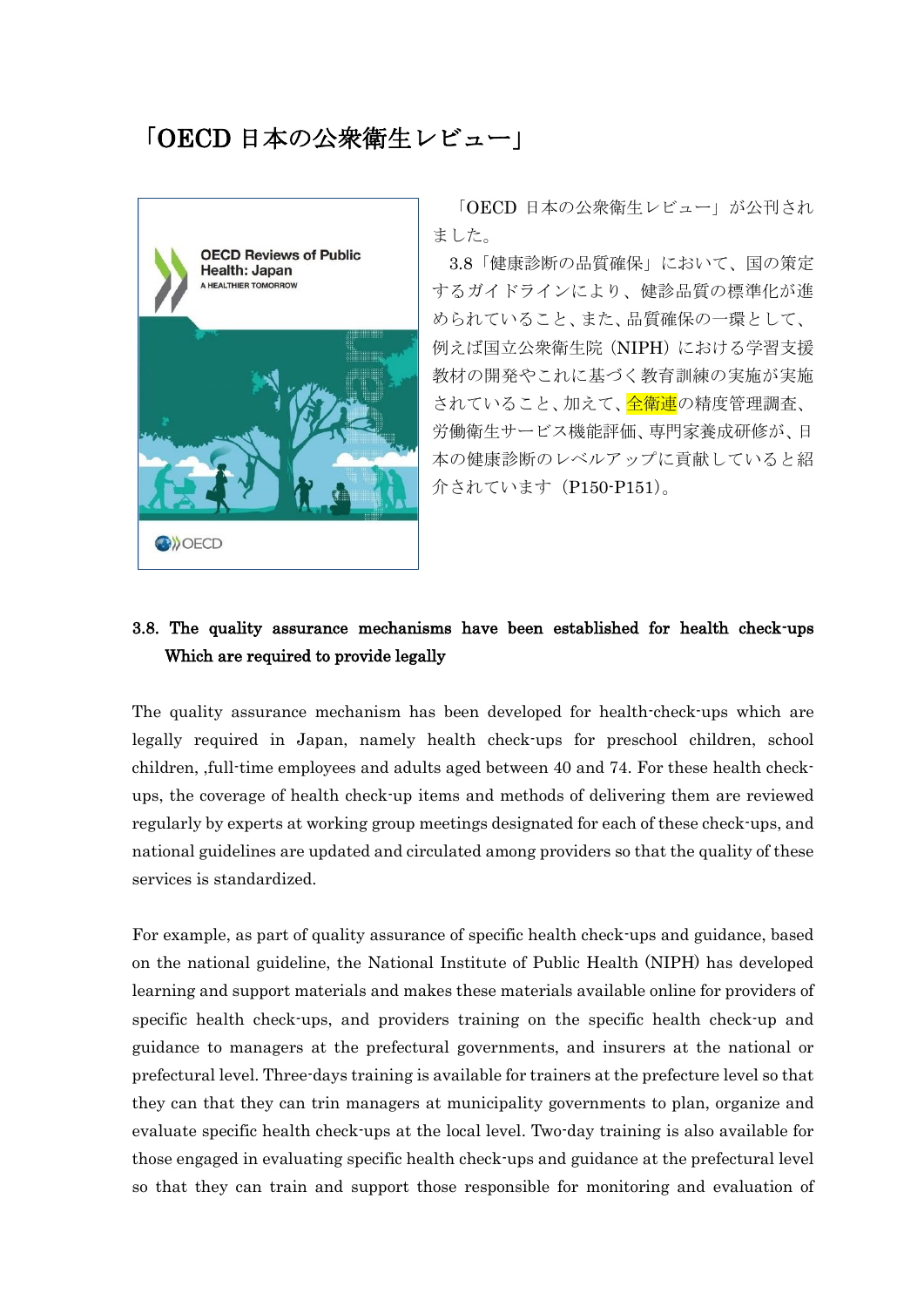specific health check-ups and guidance at the municipality or insurer's level. Those who underwent training provided by the NIPH provide training to providers of specific health check-ups at the prefectural and municipal levels and NIPH staff sometimes provides training to them in order to assure that the quality of specific health check-ups and health guidance provided by various health care providers is high and standardized.

In addition, the National Federation of Industrial Health Organization makes further efforts to assure the quality of core health check-ups for full-time employees. The National Federation evaluates samples of blood and urine laboratory test, X-ray examination and ultrasonography for testing precision provided by participating providers, and these results are reported publically. If they wish, providers of health check-ups can ask National Federation of Industrial Health Organization to conduct comprehensive performance assessment of multiple dimensions including human resource, equipment, facility, technical aspects of health check-ups, data management and follow-up protocols after a health check-up, and certifies them based on the assessment results. In addition, the Federation provides training to professionals providing health check-ups including doctors, public health nurses, nurses, clinical laboratory technicians and radiology technicians providing health check-ups.

Quality assurance procedures are available for most health check-ups which municipalities are recommended to provide to provide. To assure quality, national guidelines have been developed and updated for health check-up items recommended to provide at the municipality level including osteoporosis, periodontal disease, tests for hepatitis and health check-ups for the elderly aged 75 and over.

Additional efforts have been made to improve the quality of certain health check-ups. Recently, the government tries to incentivise insurers to attain higher health outcomes through specific health check-up, and the outcome measures such as a reduction of people with diabetes and people with risks of developing lifestyle-related diseases are used to monitor the effectiveness of specific health check-ups. But more can be done. For example, within the national monitoring system, these outcomes could be reported at the insurance level and used to provide feedback to each insurer.